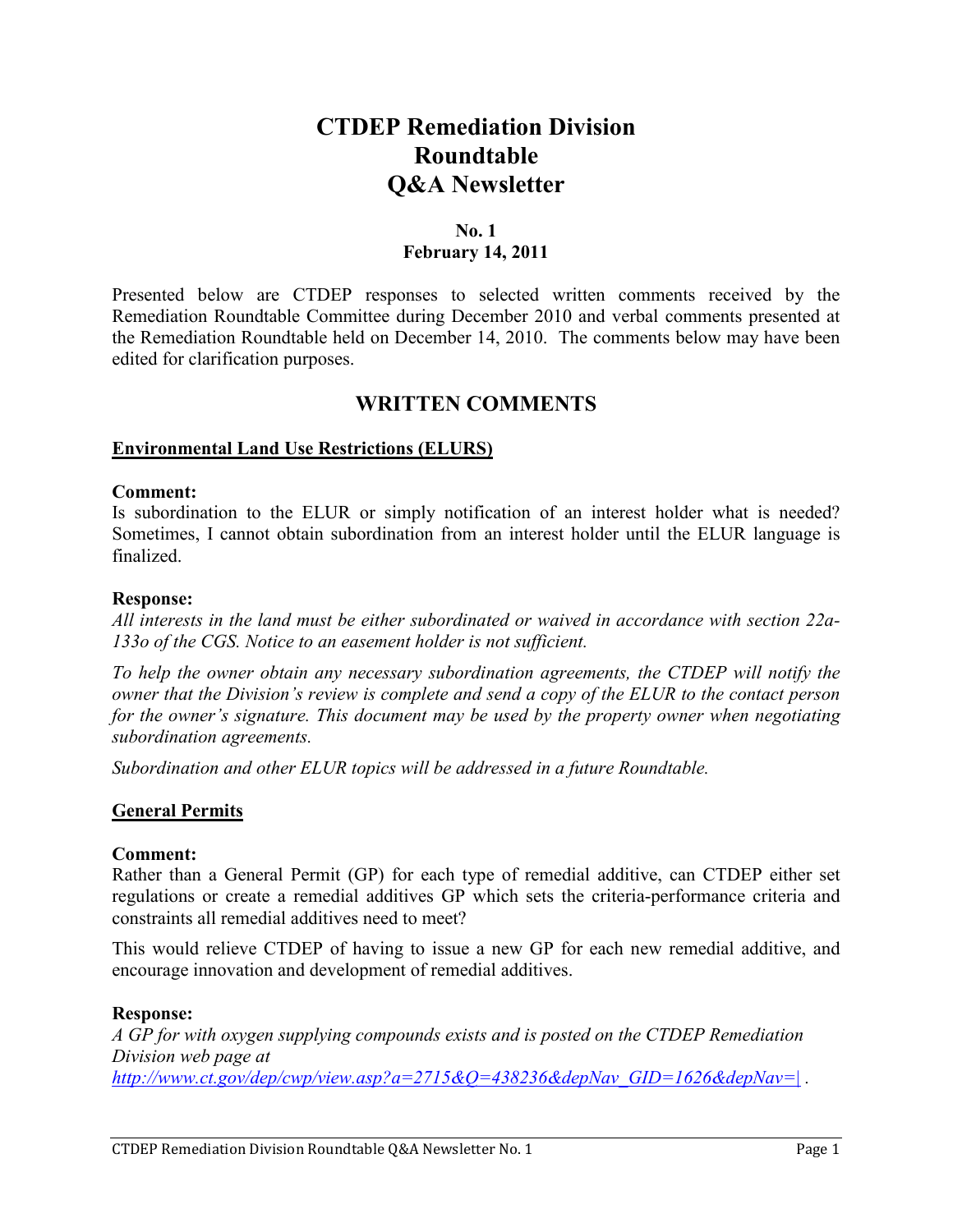*The Department is developing a suite of GPs to cover categories of activities, not specific chemistries. For example, a GP for in-situ reductive biological degradation will allow the injection of any chemistry that result in biological conditions that foster reductive destruction or conversion of target pollutants. The GP will authorize the activity in accordance with a plan to implement remedial activities to be approved (i.e., Approval of Registration). A similar GP will address in-situ direct chemical treatments such as the use of strong oxidizers.* 

# **Groundwater Monitoring Discontinuance Guidance**

# **Comment:**

Can guidance be developed to discuss the discontinuance of groundwater monitoring?

# **Response:**

*Please refer to the "Guidance for Groundwater Monitoring for Demonstrating Compliance with the Connecticut Remediation Standard Regulations," dated March 17, 2006. This document is available at the CTDEP Remediation web page at* [http://www.ct.gov/dep/lib/dep/site\\_clean\\_up/guidance/gwm\\_guidance\\_for\\_demonstrating\\_compl](http://www.ct.gov/dep/lib/dep/site_clean_up/guidance/gwm_guidance_for_demonstrating_compliance_with_ct_rsr.pdf) iance with ct rsr.pdf.

*Also, CTDEP is considering development of guidance targeting alternative groundwater monitoring plans.* 

### **Investigation and Remediation**

### **Comment:**

Costs for cleanup of a small site are increasing due to License Environmental Professional (LEP) requirements (Site Characterization Guidance Document, Reasonable Confidence Protocols, Completion of Investigation Report, etc.) The cost of cleanup can be greater than the value of the property. Could this be creating a new class of Brownfield sites by keeping people from starting to work on these sites because the bar is set too high?

### **Response:**

*Investigation and remediation approaches and cost issues will be explored in greater detail in future roundtable sessions. Such approaches at small sites may be a good topic for a Roundtable breakout workgroup to evaluate and share with the Roundtable.* 

*DEP is currently developing the implementation details for a proposed Presumptive Remedy for Brownfields. The approach relies on capping the site as the major remedy and has two major components: 1) To develop criteria that would identify the settings and circumstances in which DEP would approve the approach so that when the details of a Brownfield redevelopment project are initially discussed among private parties, they will have confidence that capping would be an approach acceptable to DEP; and 2) the characterization of a site would be focused on demonstrating that the cap will be protective of human health and the environment. This characterization effort would be a more focused and less expensive approach than characterizing a site where the remedy selection is uncertain and the future development of the property is unknown. The desired result would be a less costly site investigation that yields a fully protective remedy.*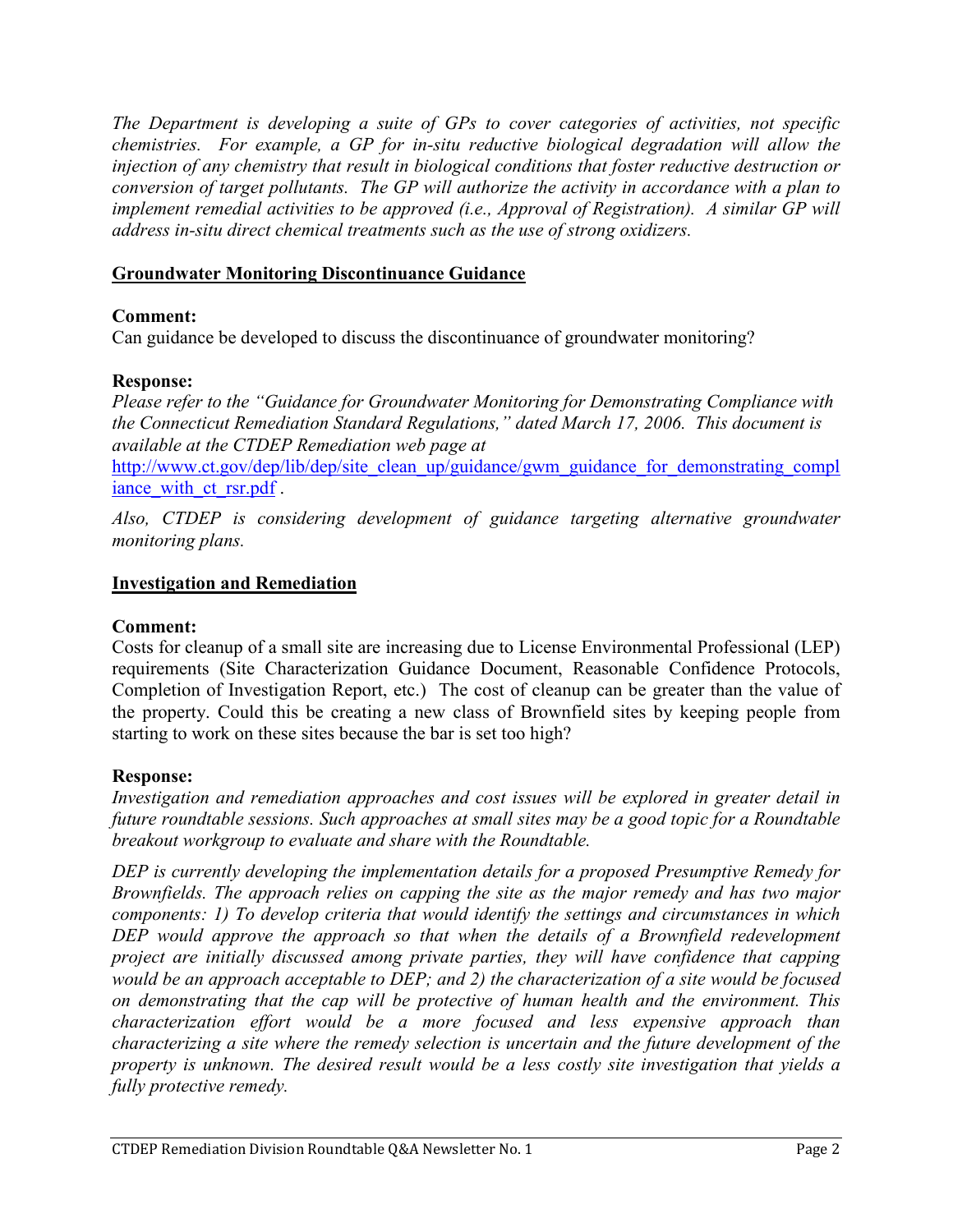### **Comment:**

Develop a Question and Answer (Q&A) that also represents the CTDEP view of "acceptable practice," relative to guidance implementation.

### **Response:**

*A Roundtable Q&A Newsletter will be developed periodically and posted on the CTDEP web page. CTDEP may also add information from the Roundtable Q&A Newsletter to the FAQs on the Remediation Division web page.* 

*Feel free to bring your general questions regarding guidance to the Roundtable. If you have site specific questions please contact the CTDEP Remediation Division.* 

### **Remediation Standard Regulations**

#### **Comment:**

Are the draft Remediation Standard Regulations going to be revisited?

### **Response:**

*Currently, there is no specific timetable to resume revisions.*

#### **Roundtable Procedures**

#### **Comment:**

Perhaps when agenda is sent out (at least a few days in advance) give opportunity for attendees to submit their questions/comments on that topic to CTDEP in advance so CTDEP can prepare.

#### **Response:**

*The agenda for each Roundtable will be posted prior to each meeting. Please sign up for the Roundtable List Serve. Feel free to submit your comments and suggestions at any time.* 

### **Comment:**

A good start. Longer sessions may be the way to go.

#### **Response:**

*At that this time, CTDEP believes that two hours is an appropriate length for this forum, we are considering breakout sessions, and CTDEP staff will be available after the meeting for follow up discussions.* 

#### **Comment:**

Do I need to "register" to attend the Remediation Roundtable?

#### **Response:**

*No preregistration is needed and all are welcome. Please note seating capacity of the Phoenix Auditorium is approximately 170.*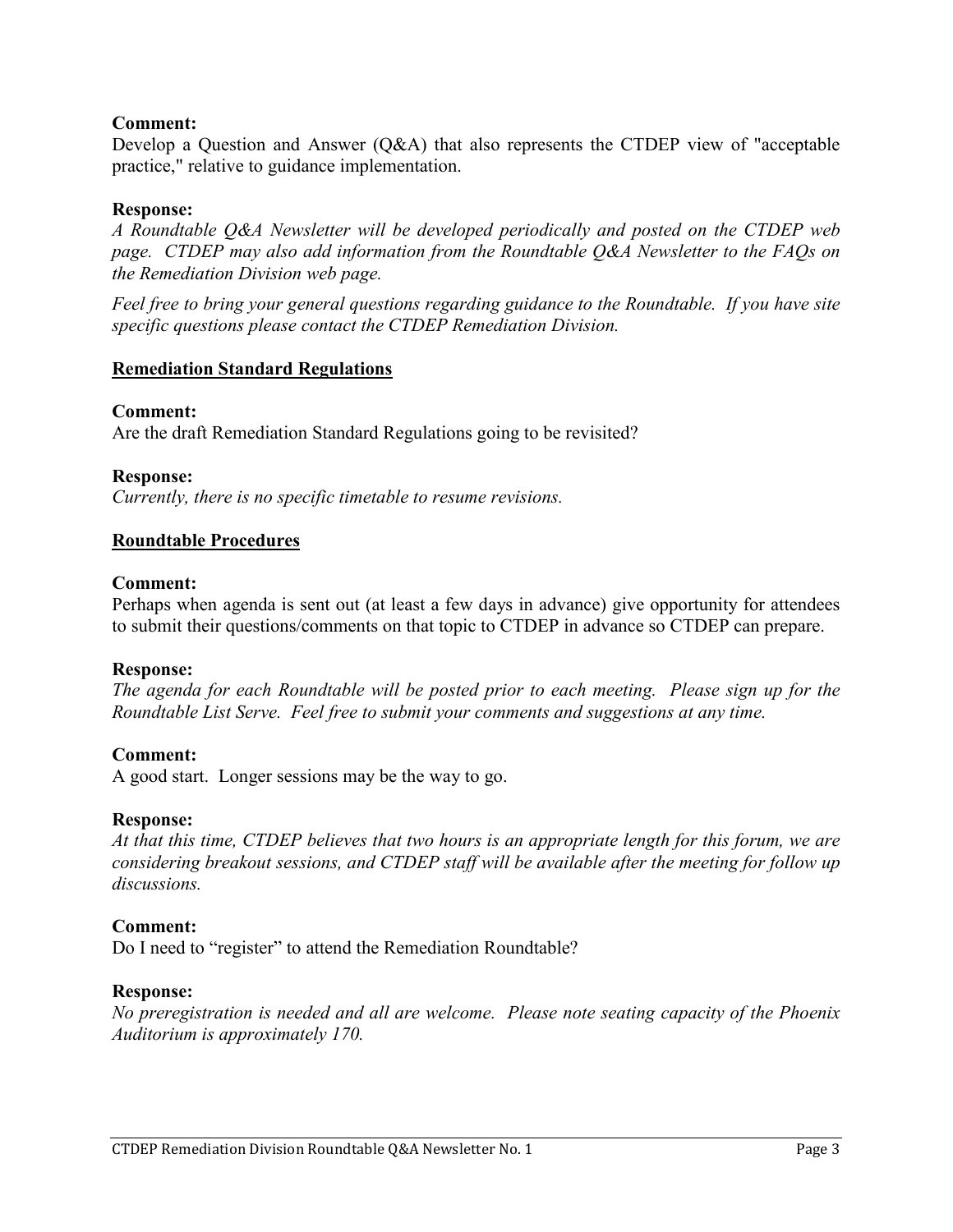### **Comment:**

Subcommittees may be needed because so many people attending with different concerns/agendas.

### **Response:**

*Yes. Topics for subcommittees will be generated in future meetings.* 

### **Transfer Law**

### **Comment:**

When submitting an Environmental Condition Assessment Form (ECAF) and the receptor surveys are incomplete, the party should be given time to complete them in the course of Phase III activities. Oversight should not be CTDEP lead automatically.

### **Response:**

*Sites where receptor surveys are incomplete are not automatically retained as CTDEP lead. However, CTDEP does base its decision on whether to retain oversight based largely on the risk posed by a site to potential receptors. If the receptor survey is missing or incomplete and the site conditions are not well understood, it is more likely the CTDEP will retain oversight, at least until the receptor survey is completed.*

### **Comment:**

What are the requirements for sites that have entered the CT Transfer Act many years ago? How do current laws and regulations apply to these sites?

### **Response:**

*The requirements vary depending on the date of the filing for the transfer. If the general response below does not provide adequate guidance, contact the supervisor of the appropriate remediation district with a specific situation, or question.* 

*For property transfer Form IIIs filed between 10/1/95 and 7/1/07, where DEP delegated oversight to a LEP, the certifying party was required to complete the investigation of the site within 2 years and initiate remediation within 3 years. However, the statute was silent on the reporting requirements to document these milestones. The 7/1/07 changes to the Property Transfer Law carried forward the timeframes for investigation and remediation, and required specific reports and transmittal forms to document completion of the milestones. For Form IIIs filed after 10/1/09, the law requires the Certifying Party to achieve a Verification or Interim Verification within 8 years of the Form III filing date.*

*The RSRs apply to all sites in the property transfer program.* 

### **Verifications**

### **Comment:**

There is an apparent trend at CTDEP to delegate CTDEP lead sites to an LEP when the sites near completion.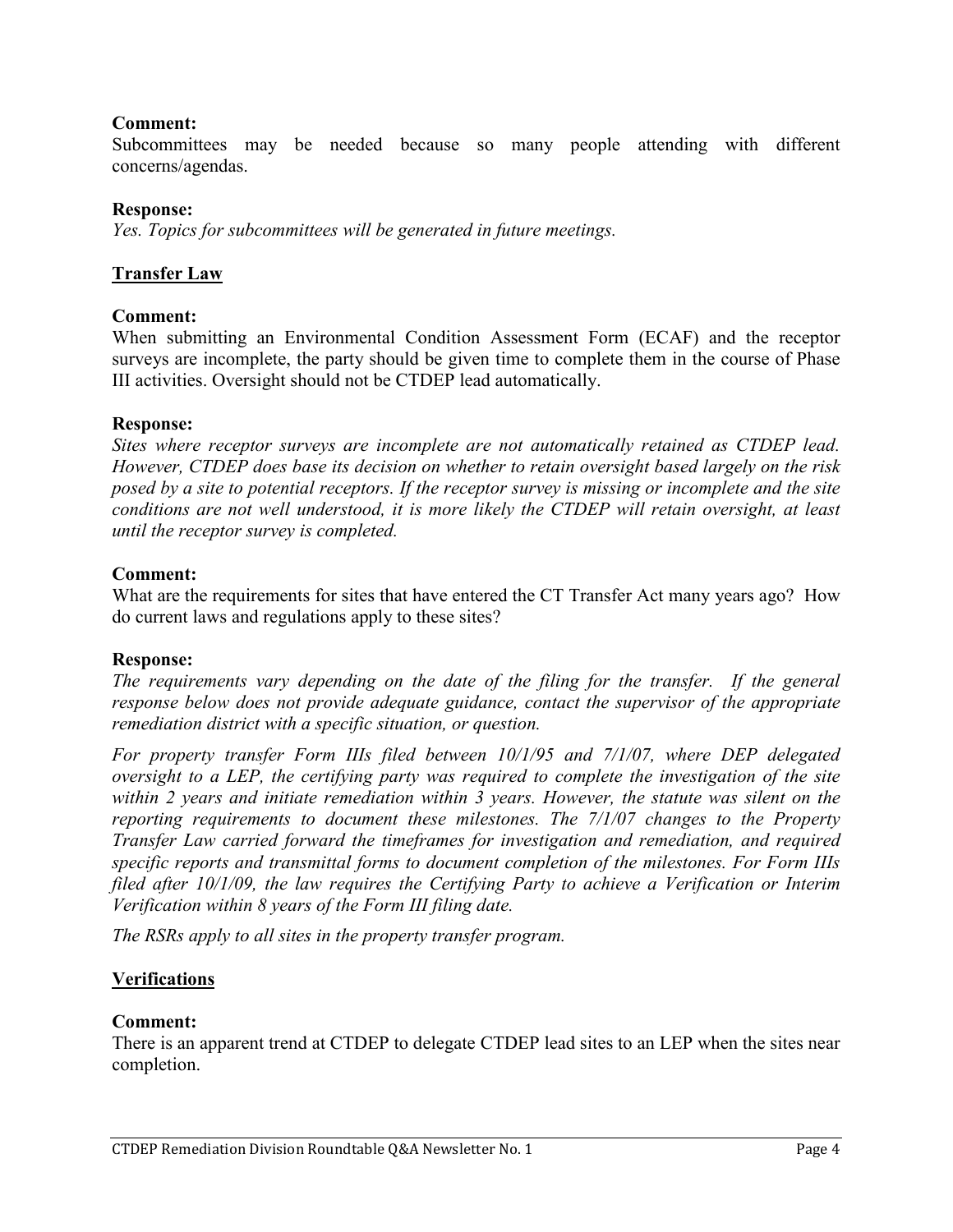### **Response:**

*The delegation of sites is decided on a case-by-case basis. Once the issues that resulted in DEP retaining oversight have been addressed, the site may be suitable for delegation to a LEP.* 

### **Comment:**

Establish a pre-verification meeting procedure for LEPs to discuss site-specific issues prior to verification.

### **Response:**

*LEPs are authorized and licensed to address a variety of challenges on contaminated sites. DEP has provided guidance for the investigation and remediation of sites, and has provided seminars to convey these guidance documents. Resultantly, DEP will consider meeting with LEPs prior to verification if unique and complex issues are problematic to complete an investigation, if the LEP has unique policy questions, or to discuss specific issues related to application of the RSRs.* 

### **Guidance Documents**

### **Comment:**

Can CTDEP provide a redlined version of the documents that were revised?

### **Response:**

*Redlined versions of the following revised guidance documents were posted on the CT Remediation Division web page: Site Characterization, Engineered Control, Data Quality Assessment and Data Usability Evaluation, ECAF Instructions, and Reasonable Confidence Protocol. A redline version of the ECAF form was not posted because the redlined version is very difficult to follow and it is much easier to compare the two documents directly.* 

# **SELECTED VERBAL COMMENTS FROM THE 12/14/2010 ROUNDTABLE**

# **Potable Water LEAN**

### **Comment:**

Could the contaminated well database be made accessible to the public?

### **Response:**

*Yes, although some privacy concerns still need to be addressed.* 

# **ELUR LEAN**

### **Comment:**

To help avoid letters of administrative deficiency, could you include the checklist that is used for the review?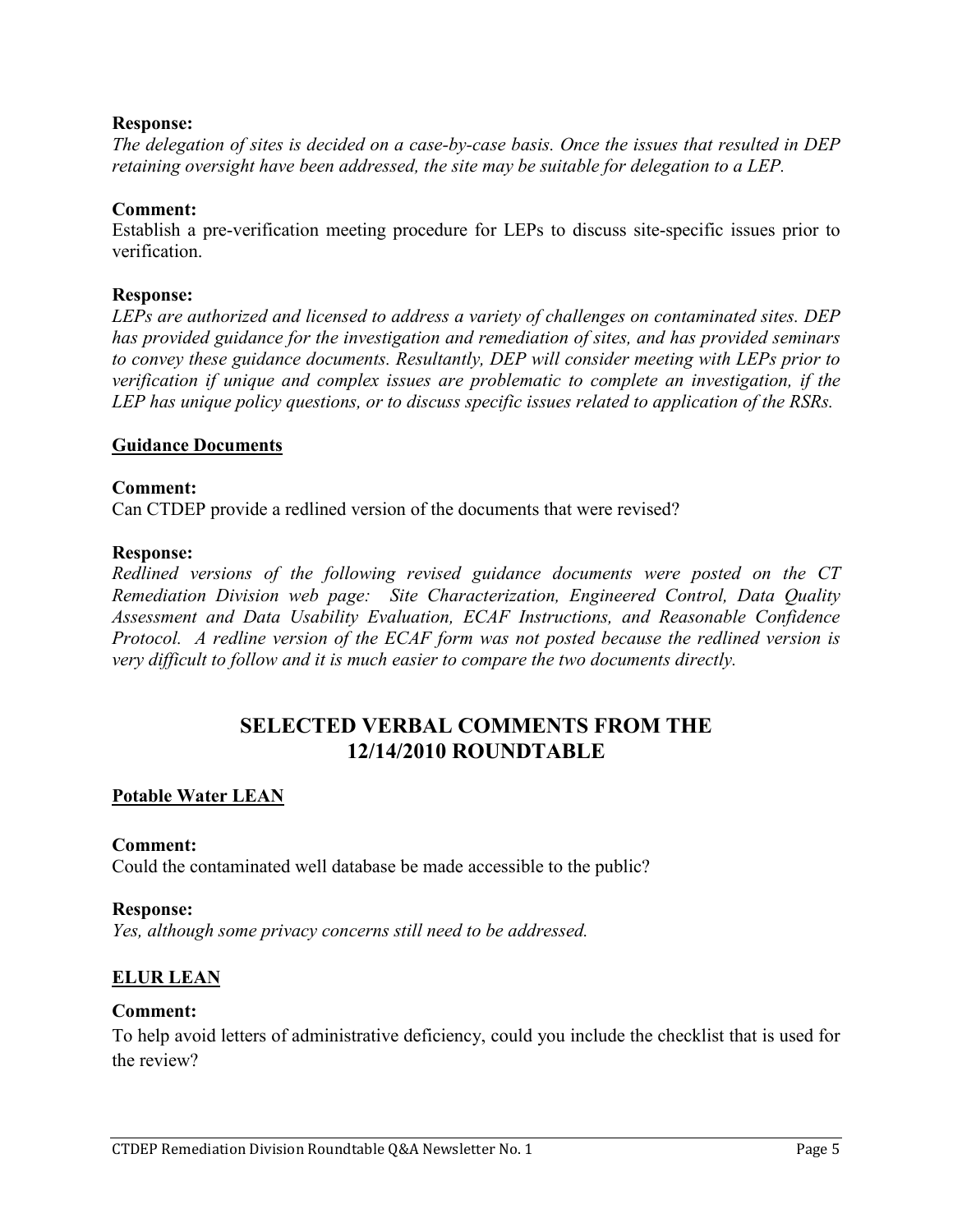### **Response:**

*The ELUR checklists for administrative and other types of review are posted on the CTDEP Remediation Division ELUR web page. DEP staff also use these checklists in their review of the ELUR for administrative completeness.* 

### **Comment:**

How big would a deficiency need to be for DEP to generate an Administrative Deficiency letter? Example: Environmental Land Use Restriction is or is not capitalized would be kicked back before.

### **Response:**

*If any items are missing from the "ELUR Application Checklist' posted on the CTDEP ELUR*  webpage, a Notice of Administrative Deficiency will be issued. The purpose of the *administrative review is to check to see if any of the documents required or requested are missing and whether there have been any format changes to the Declaration.* 

### **Comment:**

While it is appreciated that the webpage is being used for updates, will we need to check it every day to make sure we are using the most recent updates?

### **Response:**

*DEP E-Alerts will be sent out whenever there is any substantive change. You can sign up for those E-Alerts on the CTDEP website on the left-hand side of the page.* 

# **Guidance Documents - Revised Site Characterization Guidance Document (SCGD)**

### **Comment:**

What date were the most recent changes to the SCGD made?

### **Response:**

*The revised document was posted on the website on December 10, 2010 (an E-Alert was sent).* 

### **Comment:**

If there is a reasonable difference of opinion that keeps coming up, could it be discussed/referred to some forum? LEPs need a format to discuss the differences of opinion.

### **Response:**

*There are a variety of potential forums. The Remediation Roundtable is the forum for general questions. You could always request a meeting to discuss the different opinions. As with any decision, a LEP needs to provide his/her rationale so that anyone can understand his/her logic and thought process.*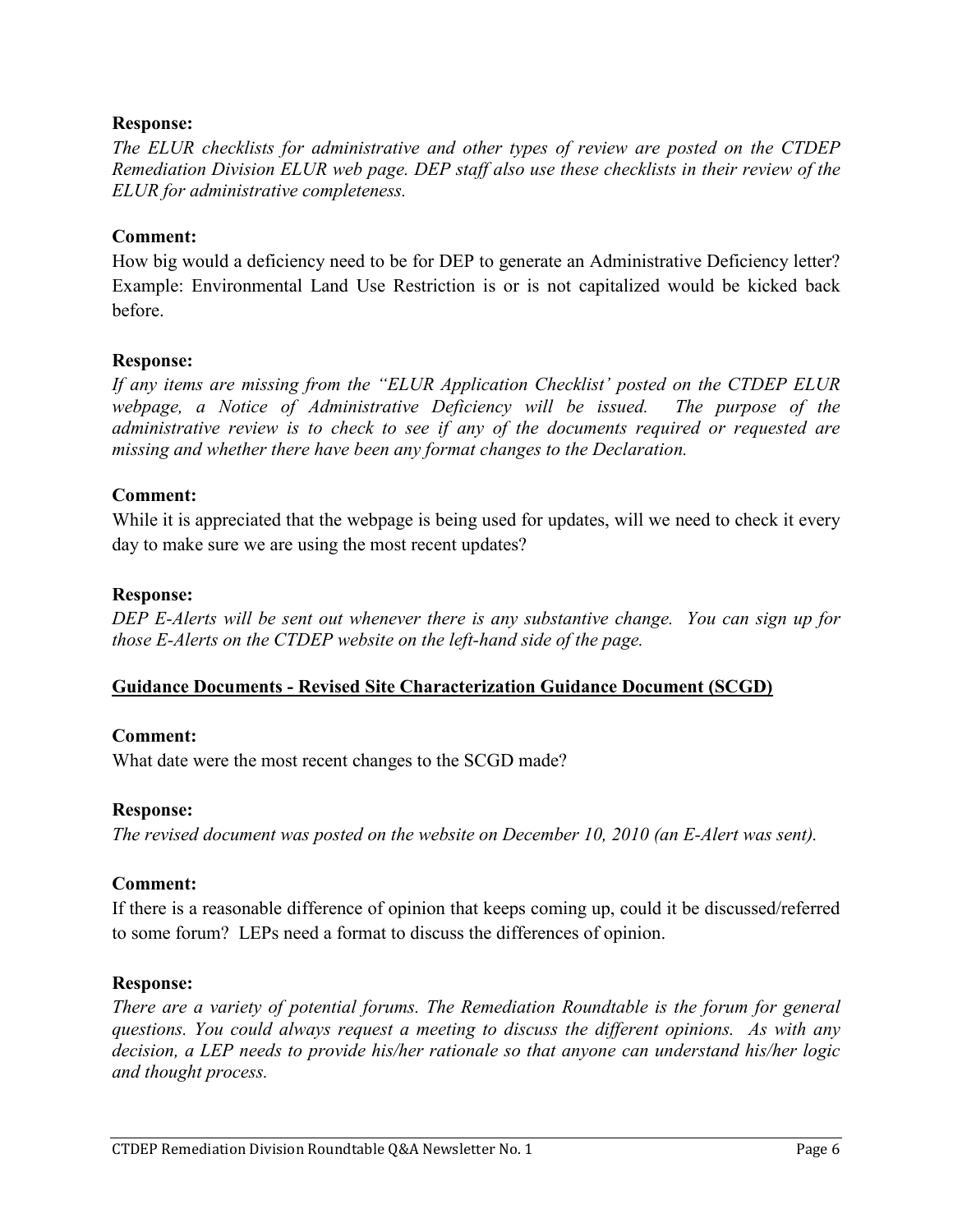# **Comment:**

How many Technical Impracticability approvals have there been?

# **Response:**

*Two have been completed and another two are in progress. Guidance will be forthcoming.* 

# **Comment:**

Does the SCGD apply only for sites that are being verified? And what if a site is not in a Remediation program?

# **Response:**

*The SCGD can be used for any site, but should be used for all sites that may come into a Remediation program at some point. For statutory programs that require "prevailing standards and guidelines," the SCGD is included in those "prevailing standards and guidelines."*

# **Guidance Documents - Revised ECAF**

# **Comment:**

I have some difficulty using the revised ECAF posted on the website. The Word format is not easy to use.

# **Response:**

*DEP concurs. MS Word has limitations on filling in tables. You can always call and we will try to accommodate a specific change.* 

# **Public Participation**

# **Comment:**

Do the staff that perform reviews under the UST program use the SCGD?

# **Response:**

*Yes, the UST program uses the SCGD.* 

# **Comment:**

Can Criteria for Additional Polluting Substances and Alternative Criteria be used without requesting approval?

# **Response:**

*For all additional polluting substances Commissioner approval is required. For specific direction, refer to RSRs Section 22a-133k-2(b)(4) for direct exposure, 22a-133k-2(c)(5) for pollutant mobility, and 22a-133k-3(h) for ground-water protection.*